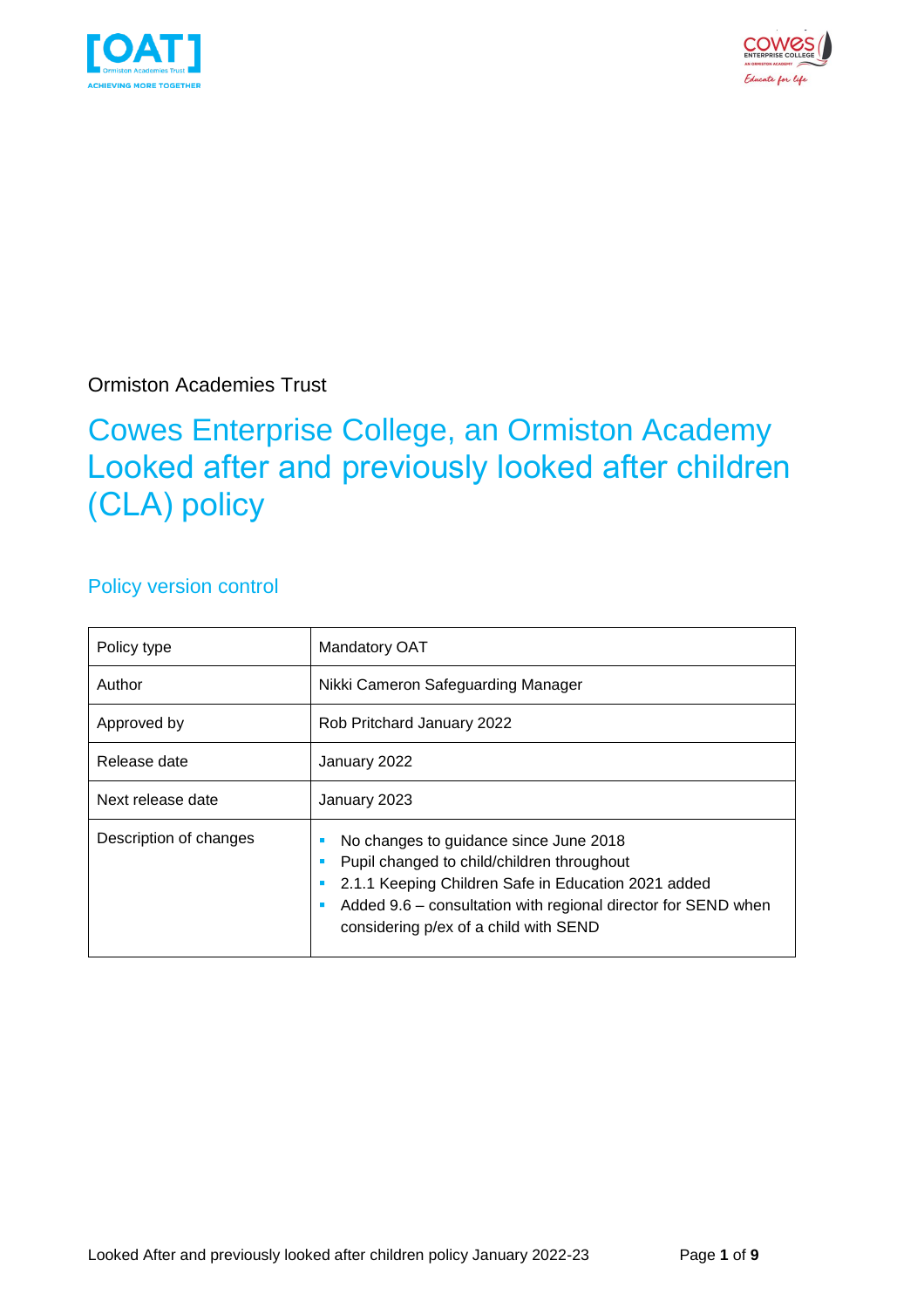



# **Contents**

| 1.  |      |  |  |  |  |
|-----|------|--|--|--|--|
| 2.  |      |  |  |  |  |
| 3.  |      |  |  |  |  |
|     | 3.1. |  |  |  |  |
|     | 3.2. |  |  |  |  |
| 4.  |      |  |  |  |  |
|     | 4.1. |  |  |  |  |
|     | 4.2. |  |  |  |  |
|     | 4.3. |  |  |  |  |
|     | 4.4. |  |  |  |  |
|     | 4.5. |  |  |  |  |
|     | 4.6. |  |  |  |  |
| 5.  |      |  |  |  |  |
| 6.  |      |  |  |  |  |
| 7.  |      |  |  |  |  |
| 8.  |      |  |  |  |  |
| 9.  |      |  |  |  |  |
| 10. |      |  |  |  |  |
| 11. |      |  |  |  |  |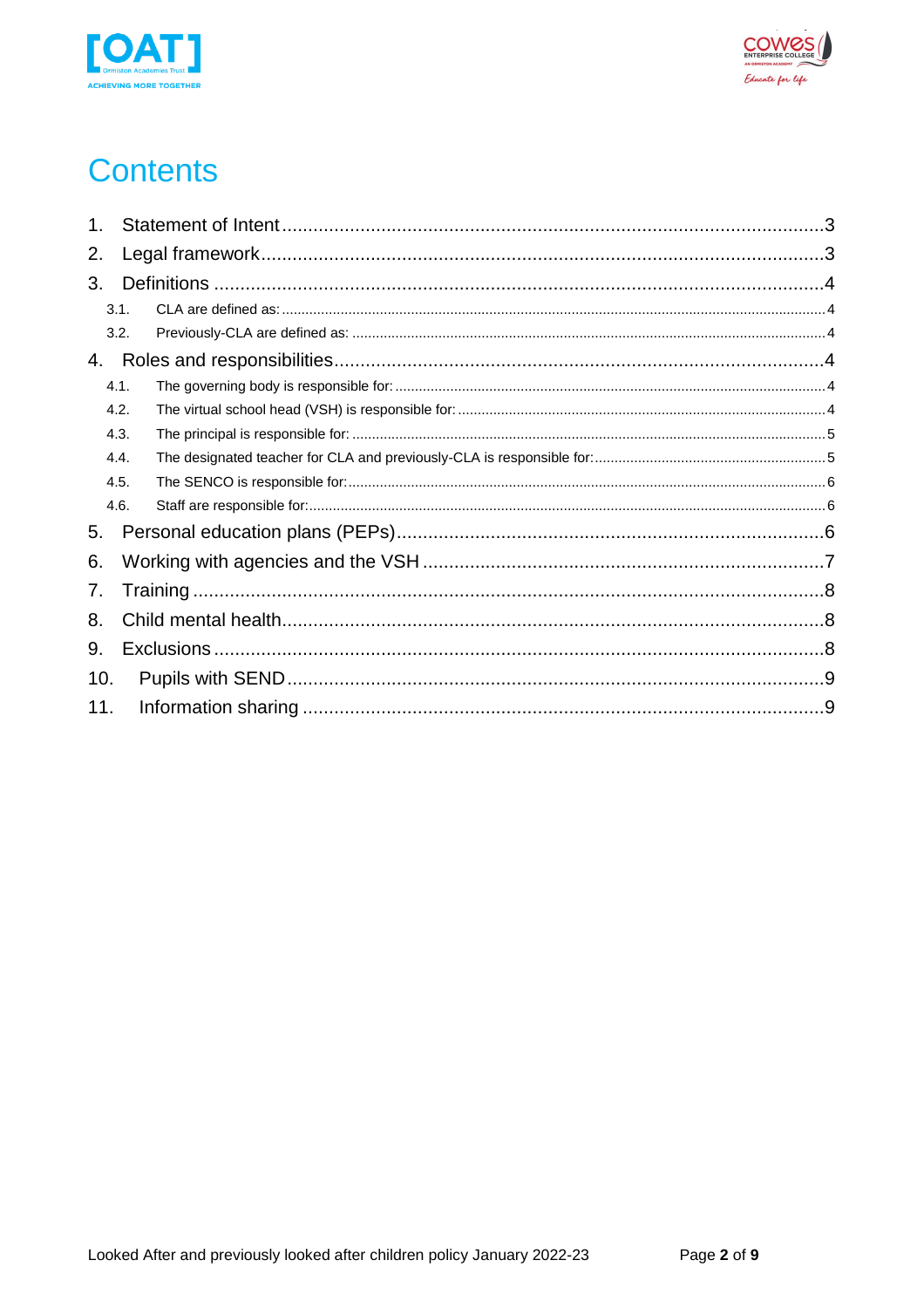



# <span id="page-2-0"></span>1.Statement of Intent

- 1.1. Educational achievement and subsequent life chances for looked after and previously CLA are of real concern. Children who are looked after require special treatment and additional attention in order to improve their situation.
- 1.2. Cowes Enterprise College, an Ormiston Academy endeavours to provide positive experiences and offer stability, safety, and individual care and attention, for all our pupils.
- 1.3. With this in mind, we aim to:
	- 1.3.1. Encourage children to reach their potential and to make good progress in relation to their professional, social and emotional development.
	- 1.3.2. Ensure that children enjoy high quality teaching and a curriculum which meets their needs and the requirements of legislation.
	- 1.3.3. Plan support for CLA realistically and using the academy's resources efficiently in order to ensure the academy meets their needs.
	- 1.3.4. Promote a positive culture in all aspects of school life.
	- 1.3.5. Help pupils develop their cultural, moral and social understanding.

## <span id="page-2-1"></span>2. Legal framework

- 2.1. This policy has due regard to legislation and statutory guidance, including, but not limited to, the following:
	- 2.1.1. Keeping Children Safe in Education 2021
	- 2.1.2. Children Act 1989
	- 2.1.3. The Care Planning, Placement and Case Review (England) Regulations 2010
	- 2.1.4. Children (Leaving Care) Act 2000
	- 2.1.5. Children and Young Persons Act 2008
	- 2.1.6. Children and Families Act 2014
	- 2.1.7. Children and Social Work Act 2017
	- 2.1.8. DfE (2018) 'Promoting the education of looked-after children and previously looked-after children'
	- 2.1.9. DfE (2017) 'Exclusions from maintained schools, academies and pupil referral units in England'
- 2.2. This policy operates in conjunction with the following academy policies and documents:
	- 2.2.1. Admissions policy
	- 2.2.2. Learning behaviour policy
	- 2.2.3. Anti-bullying policy
	- 2.2.4. Equality and diversity policy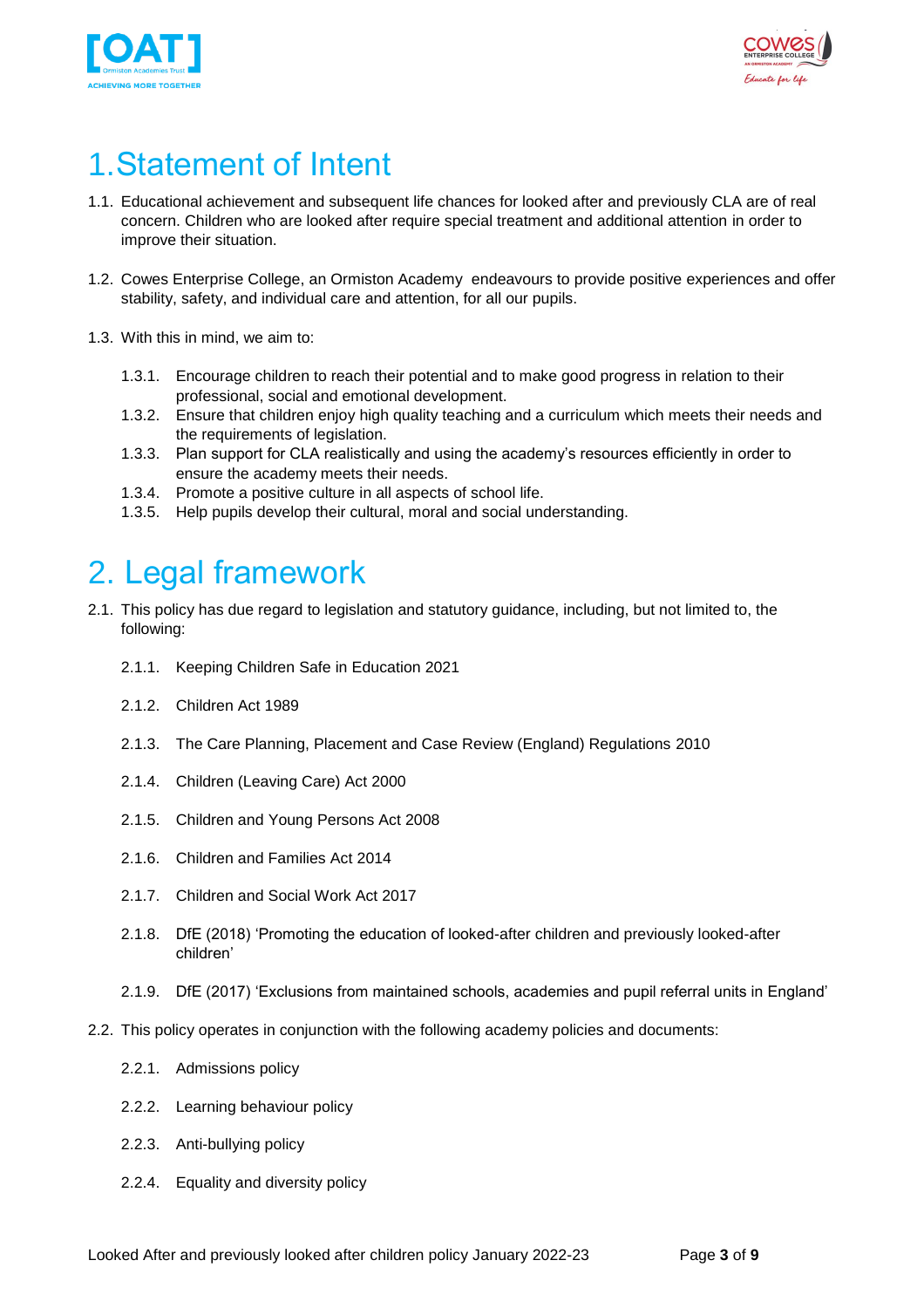



- 2.2.5. Child protection and safeguarding policy
- <span id="page-3-0"></span>2.2.6. Special educational needs and disabilities (SEND) Policy

## 3. Definitions

### <span id="page-3-1"></span>3.1. CLA are defined as:

- 3.1.1. Children or young people who are the subject of a Care Order or Interim Care Order under the Children Act 1989.
- 3.1.2. Children who are placed in foster care, children's residential homes, with relatives or friends, in semi-independent or supported independent accommodation.
- 3.1.3. Children subject to a Care or Interim Care Order whilst placed with a parent, as the LA has parental responsibility.
- 3.1.4. Children who are not subject to an order but are accommodated by the LA under an agreement with their parents.

### <span id="page-3-2"></span>3.2. Previously-CLA are defined as:

- 3.2.1. Children no longer looked after by an LA in England and Wales because they are the subject of an adoption, special guardianship or child arrangements order.
- 3.2.2. Children who were adopted outside England and Wales from 'state care' (care that is provided by a public authority, religious organisation, or other organisation whose main purpose is to benefit society).

## <span id="page-3-3"></span>4. Roles and responsibilities

### <span id="page-3-4"></span>4.1. The governing body is responsible for:

- 4.1.1. Ensuring the academy has a coherent policy for CLA and previously-CLA.
- 4.1.2. Reviewing the academy's policies and procedures in conjunction with legislation and statutory guidance.
- 4.1.3. Ensuring the designated teacher for CLA and previously-CLA has received the appropriate training.
- 4.1.4. Ensuring CLA and previously-CLA have equal access to all areas of the curriculum and that reasonable adjustments are made, if necessary.
- 4.1.5. Reviewing the annual report produced by the designated teacher to evaluate the progress of CLA in the academy.
- 4.1.6. Ensuring they receive feedback from the Principal/DT regarding the effectiveness of the policy on an annual basis.

#### <span id="page-3-5"></span>4.2. The virtual school head (VSH) is responsible for:

4.2.1. Monitoring the attendance and educational progress of the children their authority looks after.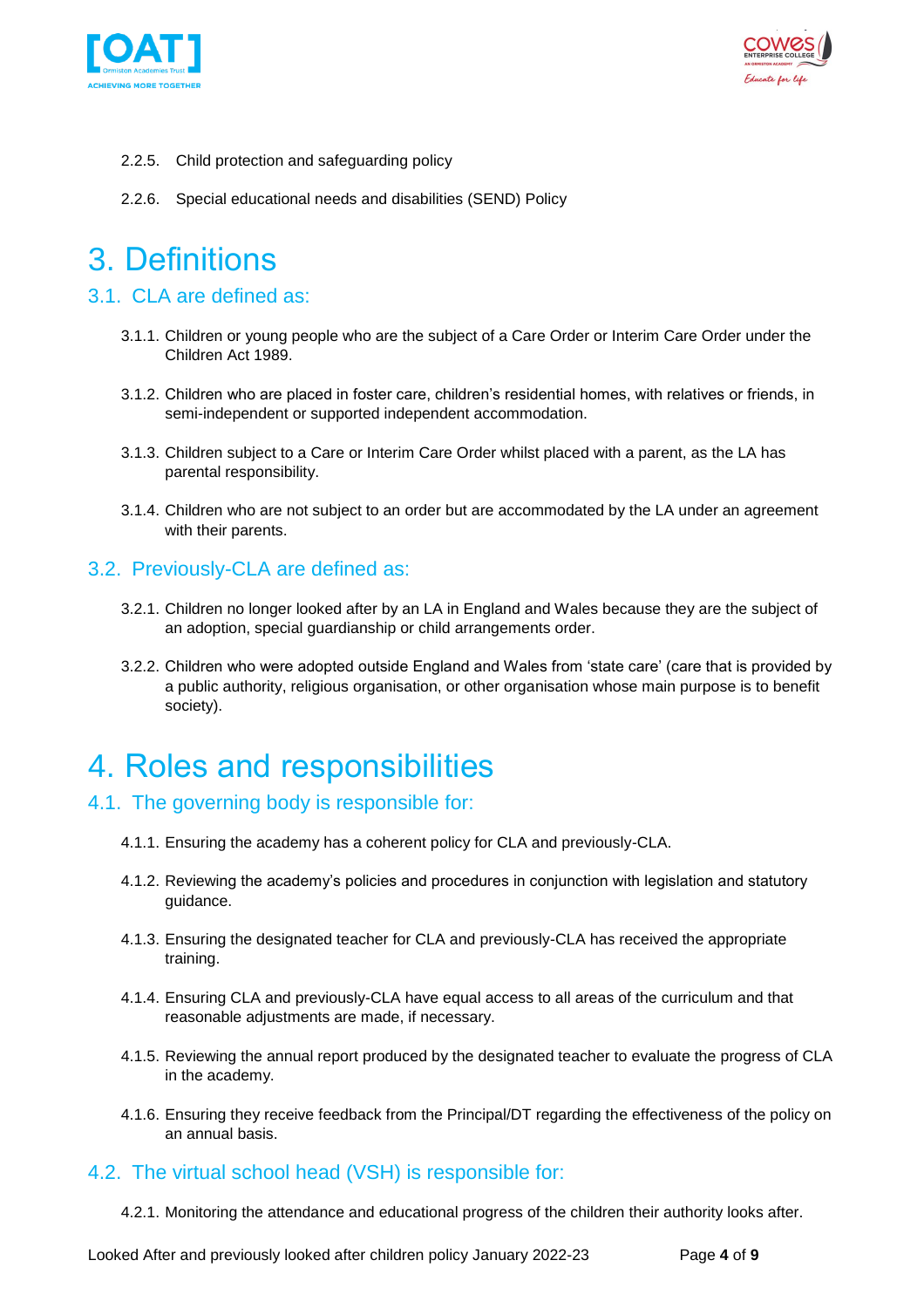



- 4.2.2. Ensuring that arrangements are in place to improve the education and outcomes of the authority's CLA, including those placed out-of-authority.
- 4.2.3. Building relationships with health, education and social care partners, as well as other partners, so they and the designated teachers understand the support available to CLA and previously-CLA children.
- 4.2.4. Working with the academy to ensure all CLA in attendance are fully supported in reaching their full potential.
- 4.2.5. Acting as the educational advocate for CLA.
- 4.2.6. Acting as a source of advice and information to help parents of previously-CLA as effectively as possible.
- 4.2.7. Ensuring there are effective systems in place to:
	- **■** Maintain an up-to-date roll of the CLA who are in school settings, and gather information about their educational placement, attendance and progress.
	- **EXED 10** Inform the headteacher and designated teacher if they have a pupil on roll who is looked after by the LA.
	- **E** Ensure social workers, academies, designated teachers, careers and IROs understand their role and responsibilities regarding a pupil's PEP.
	- **E** Ensure that up-to-date and effective PEPs that focus on educational outcomes are maintained for all CLA.
	- Avoid delays in providing suitable educational provision.
	- **E** Ensure the education achievement of CLA is seen as a priority by everyone who has responsibilities for promoting their welfare.
	- Report regularly on the attainment, progress and school attendance of CLA through the authority's corporate parenting structures.

### <span id="page-4-0"></span>4.3. The principal is responsible for:

- 4.3.1. Appointing the designated teacher for CLA and previously-CLA.
- 4.3.2. Allowing the designated teacher the time and facilities to succeed in carrying out their duties.
- 4.3.3. Overseeing this policy and monitoring its implementation, feeding back to the governing body annually on the following:
	- The number of CLA and previously-CLA in the academy
	- An analysis of assessment scores as a cohort, compared to other groups
	- **EXTHE Attendance of CLA and previously-CLA, compared to other groups**
	- The level of fixed term and permanent exclusions, compared to other groups
- 4.3.4. Ensuring all members of staff are aware that supporting CLA is a key priority.
- 4.3.5. Promoting actively challenging negative stereotypes of CLA.

#### <span id="page-4-1"></span>4.4. The designated teacher for CLA and previously-CLA is responsible for:

4.4.1. Building relationships with health, education and social care partners and other partners so that they and the VSH understand the support available to CLA and previously-CLA.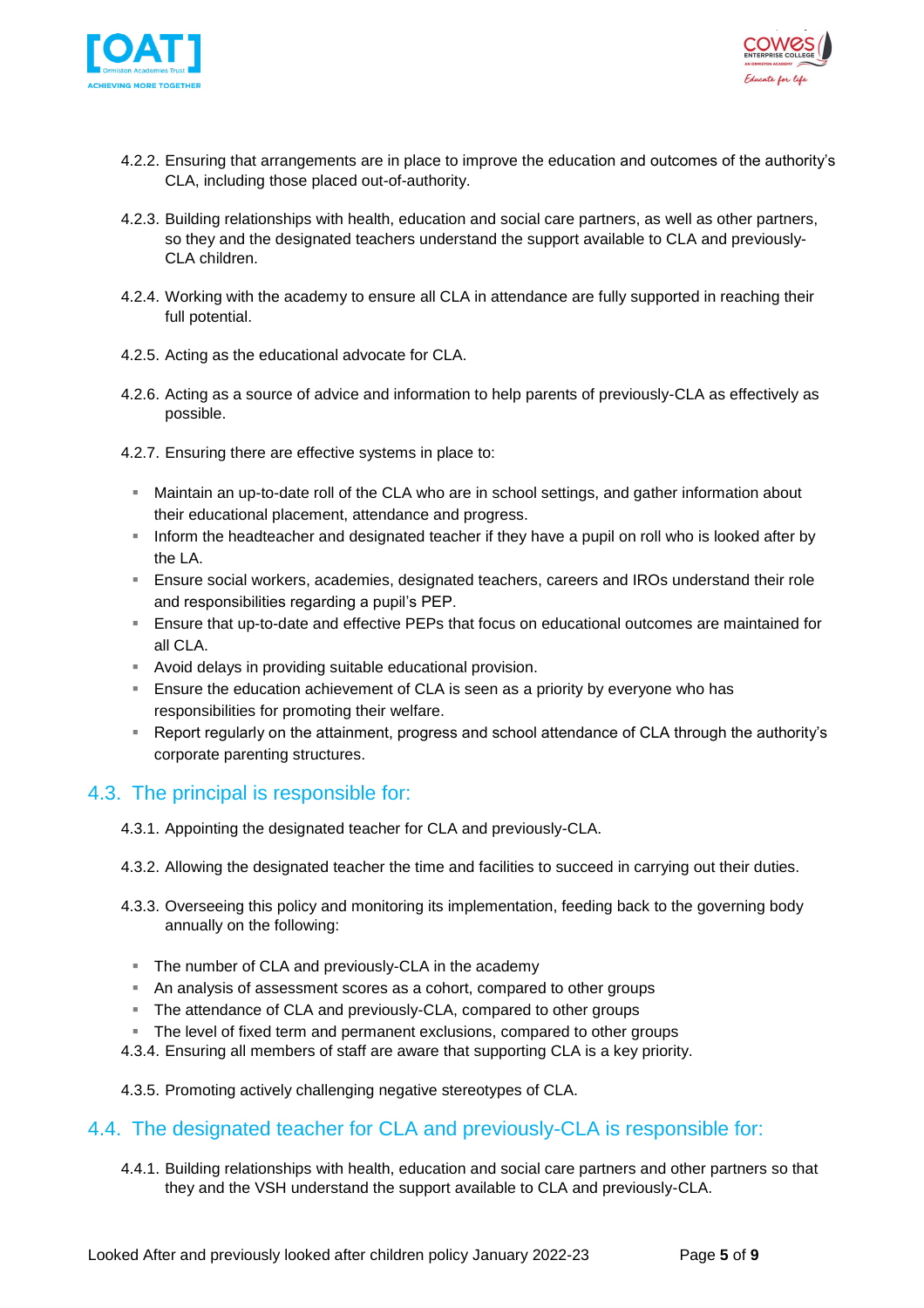



- 4.4.2. Promoting the educational achievement of CLA and previously-CLA at the academy.
- 4.4.3. Acting as the main contact for social services and the education department.
- 4.4.4. Promoting a culture of high expectations and aspirations.
- 4.4.5. Ensuring CLA are involved in setting their own targets.
- 4.4.6. Advising staff on teaching strategies for CLA.
- 4.4.7. Ensuring that CLA are prioritised for one-to-one tuition and support.
- 4.4.8. Leading on how the child's personal education plan PEP is developed and used in school to ensure the child's progress towards targets is monitored.
- 4.4.9. Liaising with the SENCO to ensure all pupil needs are met.
- 4.4.10. Working with the child's VSH and social worker to develop and implement their PEP.
- 4.4.11. Working with the headteacher to submit an annual report to the governing board, which details the progress of all CLA and previously-CLA.

### <span id="page-5-0"></span>4.5. The SENCO is responsible for:

- 4.5.1. Ensuring they are involved in reviewing PEP and care plans for CLA and previously-CLA.
- 4.5.2. Liaising with the class teacher, designated teacher, specialists and parents when considering interventions to support the progress of previously-CLA.

#### <span id="page-5-1"></span>4.6. Staff are responsible for:

- 4.6.1. Being aware of CLA and previously-CLA in their classes and providing them with support and encouragement.
- 4.6.2. Preserving confidentiality, where appropriate, and showing sensitivity and understanding.
- 4.6.3. Being vigilant for any signs of bullying towards CLA and previously-CLA.
- 4.6.4. Promoting the self-esteem of CLA and previously-CLA.

## <span id="page-5-2"></span>5.Personal education plans (PEPs)

- 5.1. All CLA must have a care plan; PEPs are an integral part of this care plan.
- 5.2. The PEP is an evolving record of what needs to happen for a pupil to enable them to make the expected progress and fulfil their potential.
- 5.3. The PEP will reflect the importance of a personalised approach to learning which meets the identified educational needs of the child.
- 5.4. The academy will work with other professionals and the child's carers to use the PEP to support the child's educational needs, raise the child's aspirations and improve their life chances.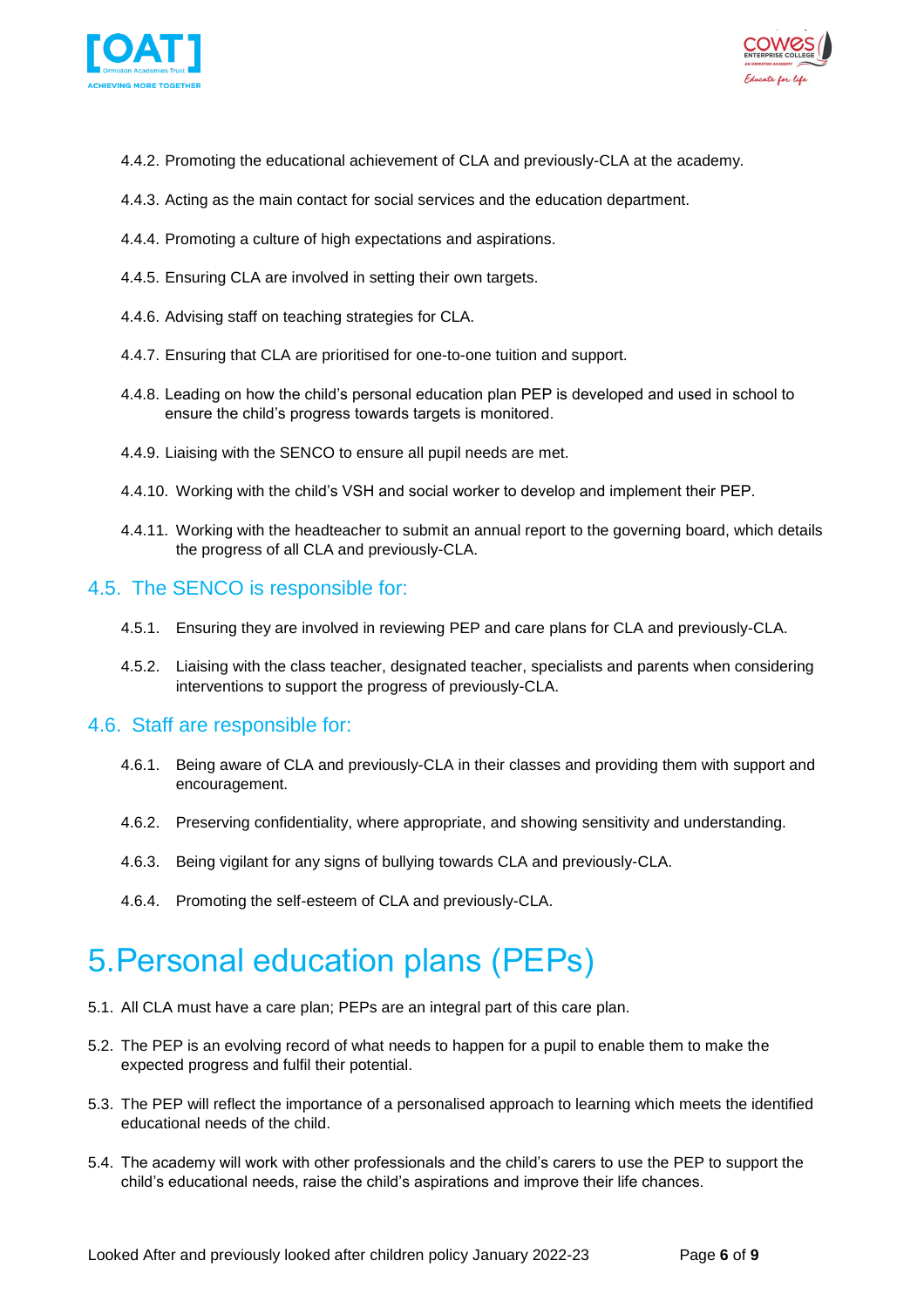



- 5.5. All relevant bodies, such as the LA, the designated teacher and carers, will involve the child in the PEP process at all stages.
- 5.6. The PEP will address the pupil's full range of education and development needs, including:
	- 5.6.1. On-going catch-up support, which will be made available for children who have fallen behind with work.
	- 5.6.2. Suitable education provided by the LA, where the child is not in school because of suspension or exclusion.
	- 5.6.3. Transitional support where needed, such as if a child is moving to a new school.
	- 5.6.4. School attendance and behaviour support, where appropriate.
- 5.7. Support to help the child meet their aspirations, which includes:
	- 5.7.1. Support to achieve expected levels of progress for the relevant national key stage and to complete an appropriate range of approved qualifications.
	- 5.7.2. Careers advice, guidance and financial information about FE, training and employment, that focusses on the child's strengths, capabilities and the outcomes they want to achieve.
	- 5.7.3. Out-of-school hours learning activities, study support and leisure interests.

## <span id="page-6-0"></span>6. Working with agencies and the VSH

- 6.1. The academy will ensure that copies of all relevant reports are forwarded to the CLA social workers, in addition to carers or residential social workers.
	- 6.1.1. The academy will coordinate their review meetings; for example, hold their annual review of CLA with their statutory care review.
	- 6.1.2. The academy will work with other agencies to exchange information such as changes in circumstances, exclusions or attendance issues.
	- 6.1.3. Behaviour management strategies will be agreed between the VSH and the academy, to ensure challenging behaviour is managed in the most effective way for that individual child.
	- 6.1.4. Individual plans will be written to reduce any need for restraint or reasonable force if the child is deemed vulnerable in this way.
	- 6.1.5. The designated teacher for CLA and previously-CLA will communicate with the VSH and child's social worker to facilitate the completion of the PEP.
	- 6.1.6. Through the designated teacher, the academy will work with the VSH, social worker and other relevant agencies to monitor any arrangements in place so that actions and activities recorded in the child's PEP are implemented without delay.
	- 6.1.7. The designated teacher will communicate with the VSH and agree on how pupil premium plus (PP+) can be used effectively to accommodate the child's educational attainment and progress.
	- 6.1.8. PP+ for previously-CLA will be allocated directly to, and managed by, the academy.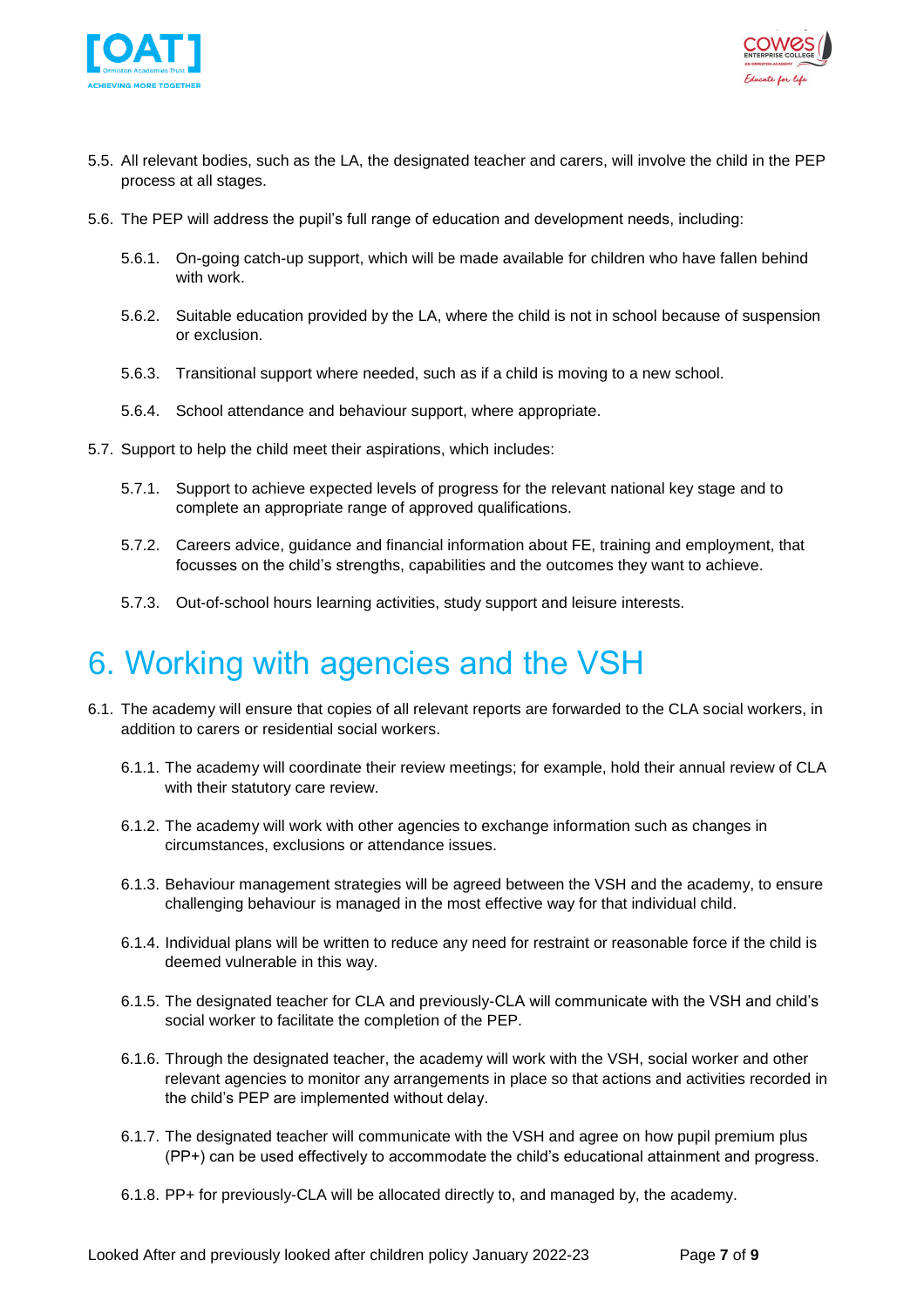



- 6.1.9. The academy will work with the VSH to manage allocation of PP+ for the benefit of our cohort of CLA, or previously-CLA, and according to their needs.
- 6.1.10. If deemed necessary, the academy will allocate an amount of funding to an individual to support their needs.
- 6.1.11. The designated teacher will ensure consistent and strong communication with the VSH regarding CLA who are absent without authorisation.
- 6.1.12. The academy will share their expertise on what works in supporting the education of CLA and previously-CLA.

# <span id="page-7-0"></span>7. Training

- 7.1. The designated teacher and other academy staff involved in the education of CLA and previously-CLA have received the appropriate training, this includes information about the following:
- Academy admissions arrangements
- SEND
- Attendance
- **Exclusions**
- Homework
- GCSE options
- **■** Managing and challenging behaviour
- **Promoting positive educational and recreational activities**
- Supporting pupils to be aspirational for their future education, training and employment

# <span id="page-7-1"></span>8. Child mental health

- 8.1. CLA and previously-CLA are more likely to experience the challenge of social, emotional and mental health issues which can impact their behaviour and education. Designated teachers will have awareness, training and skills regarding a child's needs and how to support them in relation to behaviour management and mental health.
- 8.2. The designated teacher will work with the VSH to ensure the academy is able to identify signs of potential mental health issues, understand the impact issues can have on CLA and previously-CLA, and knows how to access further assessment and support, where necessary.
- 8.3. To regularly measure the emotional and behavioural difficulties experienced by CLA and previously-CLA, a Strengths and Difficulties Questionnaire will be used to help social workers and other relevant professionals to form a view about CLA's emotional wellbeing. Teachers will regularly complete their element of the questionnaire to assist social workers in their assessment.

# <span id="page-7-2"></span>9. Exclusions

9.1. Past experiences of CLA and previously-CLA will be considered when designing and implementing the academy's behaviour policy.